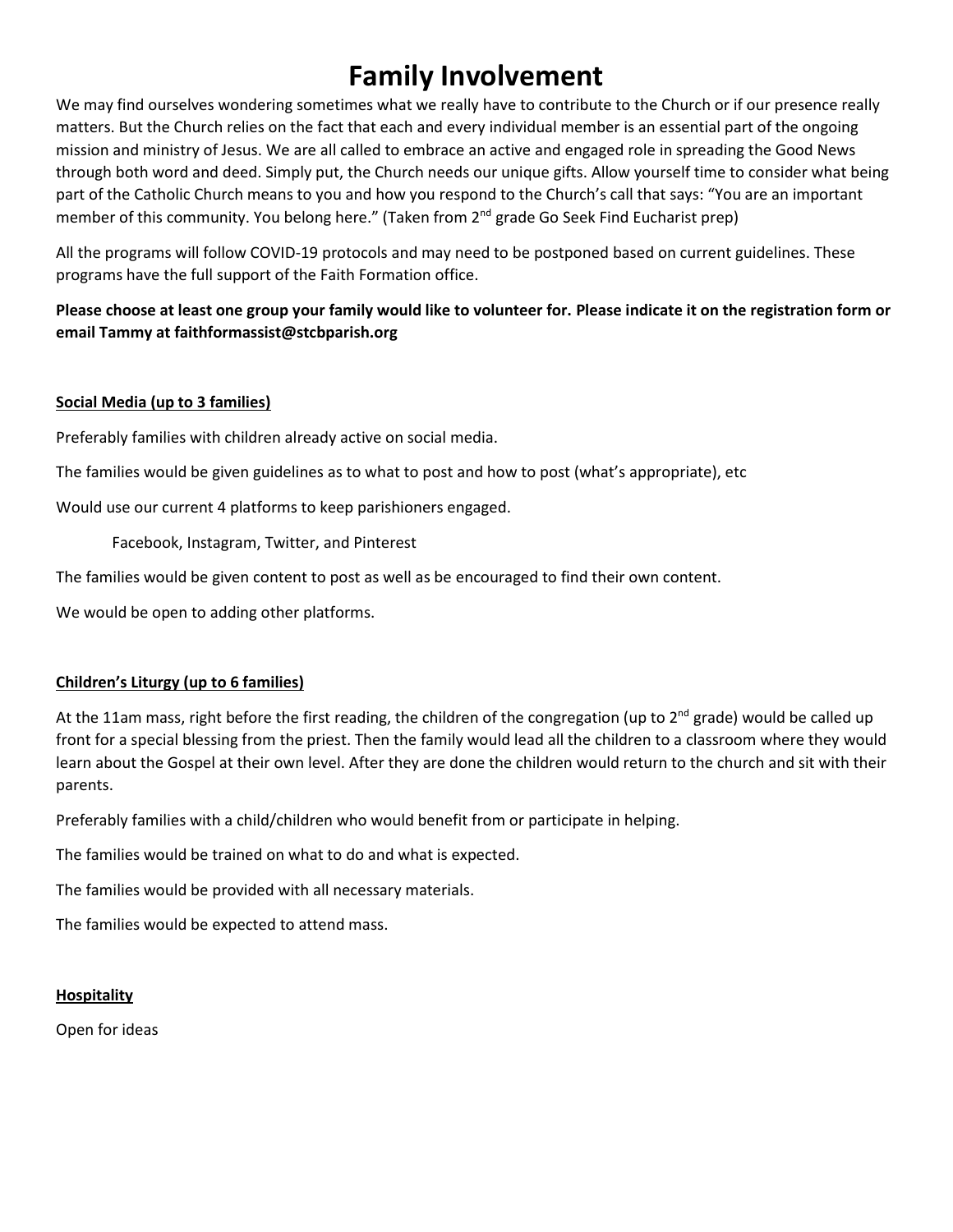# **Family Involvement**

#### **Fundraising for the Faith Formation program (up to 3 families)**

Each family would be expected to plan and organize one fundraising activity. Each family would be expected to help the other two families at their activity. The families would not be expected to pay for anything. Possible activities: bake sale, car wash, craft sale, lunch/dinner with Santa/Bunny. We are open to fundraising activities. Other volunteers would also be welcome to help.

#### **Liturgical Ministry (up to 6 families)**

Each family would be expected to participate in no more than one mass a month.

Every family member would be trained.

The child/children in grades 4-8 would be trained to be altar servers.

The parents would be trained to be Lectors (readers) and/or Eucharistic Ministers (people who hand out communion) at mass.

Once a month the entire family would be assigned an 11am mass at which they would all participate.

It is the expectation that all the children and at least one adult participates.

#### **Parish Ministry (Up to 4 families)**

Cleaning and maintaining the church, school, and gym.

Clean the church once a month (vacuum, sweep, mop, dust)

Power wash tables and chairs once a year

Deep clean the church twice a year (wash windows, clean light fixtures, clean hard to reach places)

#### **Child Care (up to 6 families)**

Provide childcare services during the 11am mass and other necessary events (First Communion, Confirmation, etc)

A classroom would be set up for childcare.

One family would provide childcare for each 11am mass.

If there are no children to watch, the family would just attend mass.